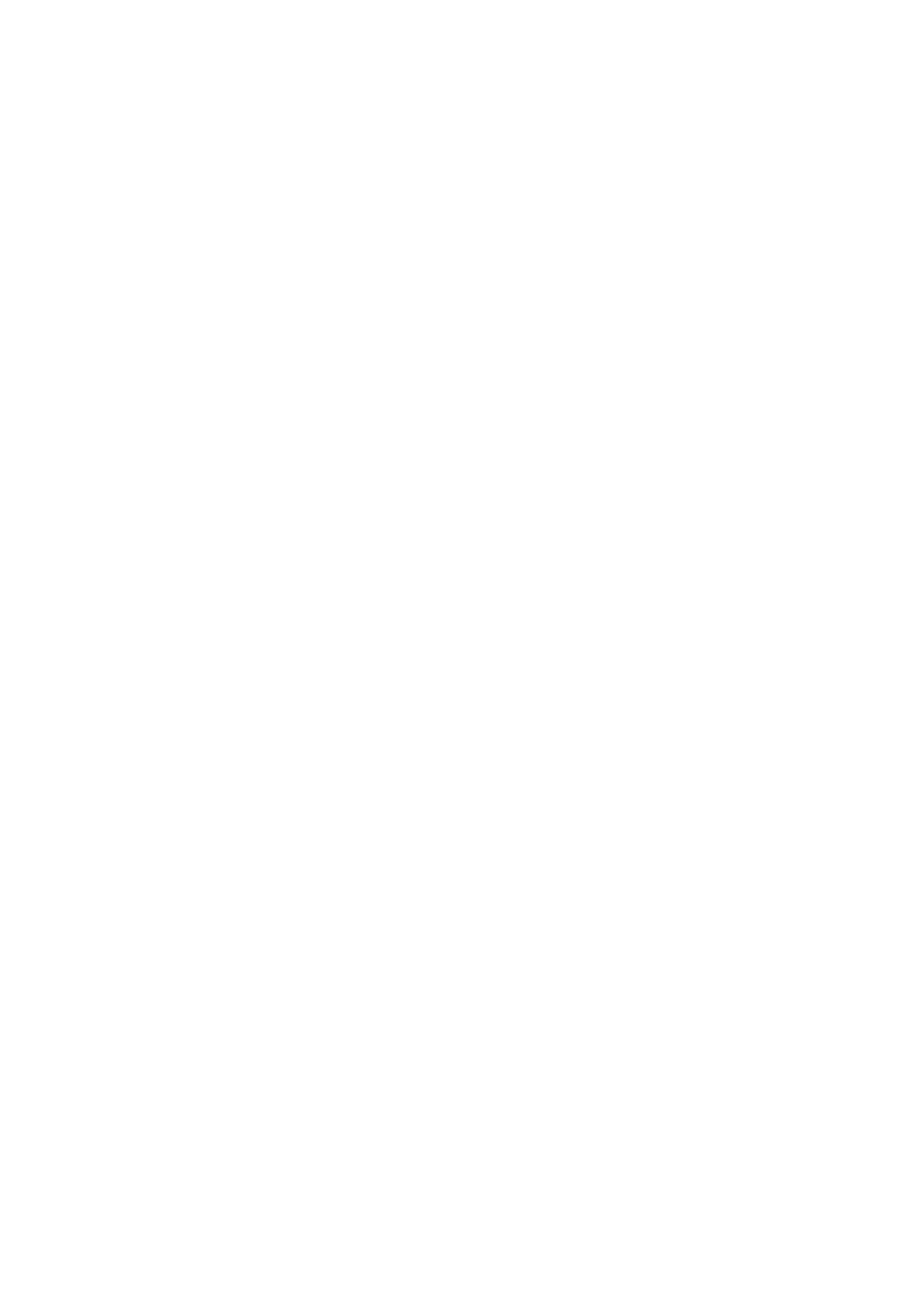#### PRESS RELEASE

### Manulife Investment Management acquires 49 percent in Mahindra Asset Management Company

#### The joint venture will focus on expansion of fund offerings and long term wealth creation

Mumbai, April 29, 2020: Mahindra & Mahindra Financial Services Limited (Mahindra Finance) has today, completed the proceedings for divestment of 49 percent stake in its wholly-owned subsidiary, Mahindra Asset Management Company Private Limited (Mahindra AMC), to Manulife\*, a leading global financial services group. Manulife has invested US\$ 35 million (~INR 265 crore) in the 51:49 joint venture, which aims to expand its fund offerings, drive fund penetration, and achieve long term wealth creation in India.

The joint venture brings together Mahindra Finance's domestic market strength and track record of building successful businesses and partnerships, with Manulife's global wealth and asset management capabilities and richness of experience in servicing the needs of consumers in Asia and around the world across developed and developing markets.

Manulife is a leading international financial services group, providing wealth and asset management and life insurance solutions for individuals, groups and institutions around the world, with assets under management and administration of over US\$ 915 billion as of December 31, 2019.

Mahindra AMC is one of the fastest growing asset management companies in India, currently offering over 13 investment schemes. With annualized average Assets Under Management at INR 5,217crores as of  $31<sup>st</sup>$  March, 2020 and over 2.12 lakh customer accounts from 400 cities, Mahindra AMC is powered by over 14200 empaneled distributors.

Mr. Ramesh Iyer, Vice-Chairman & Managing Director, Mahindra Finance said, "Manulife Investment Management and Mahindra Finance share a common vision of building a market leading asset management business in India. We firmly believe that there is an incredible appetite for investment products and strong potential for growth in India beyond traditional markets. I am confident that this partnership will help accelerate our efforts towards increasing mutual fund penetration, through innovative products and solutions and best in class service standards."

Mr. Paul Lorentz, President and CEO, Global Wealth and Asset Management, Manulife Investment Management said, "We have a strong history of building retail fund businesses across Asia, and with this joint venture our focus is to drive fund penetration in India. We look forward to working with the perfect partner in Mahindra Finance to increase awareness and accessibility of retail mutual fund products in India, expand our investment solutions, and build multi-channel distribution."

Mr. Ashutosh Bishnoi, MD & CEO, Mahindra AMC said, "More than ever before, these turbulent times remind us that creating robust long term investment products and solutions for Indian investors is an urgent priority for the country. In a country where over 80% of the workforce is self-employed, economic downturns can spell doom unless past savings were invested in suitable investment products. Manulife Investment Management naturally fits as the right strategic partner for Mahindra Mutual Fund, as they bring over 150 years of fund products experience across all types of economic cycles and scenarios. Besides, their global best practices and processes will help Indian investors manage risk more sensibly.

\* The joint venture with Manulife will be signed by Manulife Investment Management (Singapore) Pte. Ltd. [formerly known as Manulife Asset Management (Singapore) Pte. Ltd.]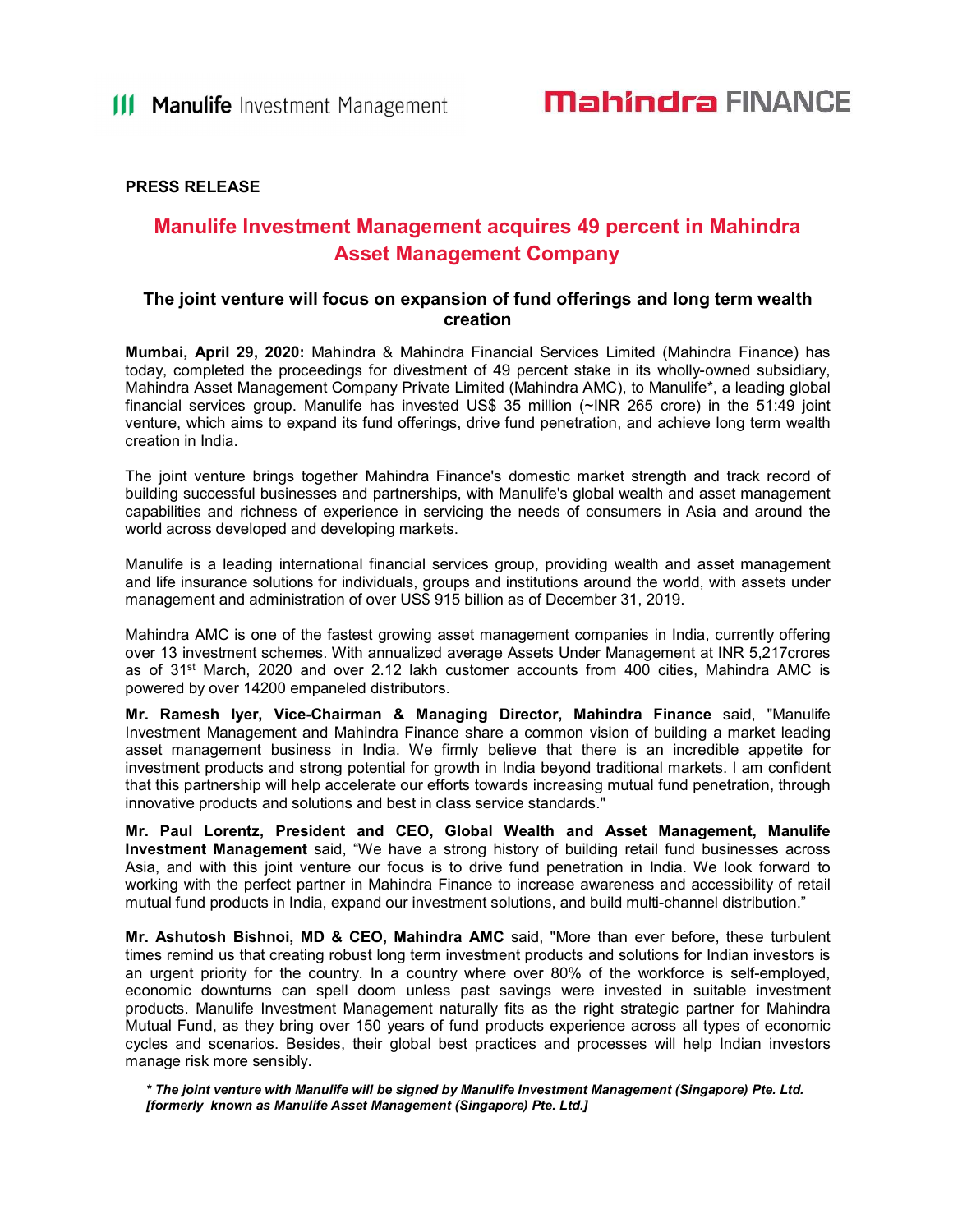#### About Mahindra & Mahindra Financial Services Limited

Mahindra & Mahindra Financial Services Limited (Mahindra Finance), part of the USD 20.7 billion Mahindra Group, is one of India's leading non-banking finance companies. Focused on the rural and semi-urban sector, the Company has over 6.6 Million customers and has an AUM of over USD 10.5 Billion. The Company is a leading vehicle and tractor financier, provides loans to SMEs and also offers fixed deposits. The Company has over 1,300 MMFSL offices and reaches out to customers spread over 3,70,000 villages and 7,000 towns across the country.

Mahindra Finance is the only Non-Banking Finance Company from India to be listed on the Dow Jones Sustainability Index in the Emerging Market Category. Mahindra Finance has been ranked  $6<sup>th</sup>$ on the list of Best Large Workplaces in Asia 2020 by Great Place to Work® Institute.

The Company's Insurance Broking subsidiary, Mahindra Insurance Brokers Limited (MIBL), is a licensed Composite Broker providing Direct and Reinsurance broking services. Mahindra Rural Housing Finance Limited (MRHFL) a subsidiary of Mahindra Finance provides loans for purchase, renovation, construction of houses to individuals in the rural and semi-urban areas of the country. Mahindra AMC, acts as the Investment Manager of Mahindra Mutual Fund. The Company has a Joint Venture in the US, Mahindra Finance USA LLC, in partnership with De Lage Landen, a subsidiary of Rabo Bank, for financing Mahindra tractors in the US.

#### About Manulife

Manulife Financial Corporation is a leading international financial services group that helps people make their decisions easier and lives better. With our global headquarters in Toronto, Canada, we operate as Manulife across our offices in Canada, Asia, and Europe, and primarily as John Hancock in the United States. We provide financial advice, insurance, and wealth and asset management solutions for individuals, groups and institutions. At the end of 2019, we had more than 35,000 employees, over 98,000 agents, and thousands of distribution partners, serving almost 30 million customers. As of December 31, 2019, we had C\$1.2 trillion (US\$0.9 trillion) in assets under management and administration, and in the previous 12 months we made C\$29.7 billion in payments to our customers. Our principal operations are in Asia, Canada and the United States where we have served customers for more than 100 years. We trade as 'MFC' on the Toronto, New York, and the Philippine stock exchanges and under '945' in Hong Kong.

#### About Manulife Investment Management

Manulife Investment Management is the global wealth and asset management segment of Manulife Financial Corporation. We draw on more than 150 years of financial stewardship to partner with clients across our institutional, retail, and retirement businesses globally. Our specialist approach to money management includes the highly differentiated strategies of our fixed-income, specialized equity, multi-asset solutions, and private markets teams—along with access to specialized, unaffiliated asset managers from around the world through our multimanager model. Our personalized, data-driven approach to retirement is focused on delivering financial wellness in retirement plans of all sizes to help plan participants and members retire with dignity.

Headquartered in Toronto, we operate as Manulife Investment Management throughout the world, with the exception of the United States, where the retail and retirement businesses operate as John Hancock Investment Management and John Hancock, respectively; and in Asia and Canada, where the retirement business operates as Manulife. Manulife Investment Management had C\$879 billion (US\$677 billion) in assets under management and administration\*. Not all offerings are available in all jurisdictions. For additional information, please visit our website at www.manulifeim.com.